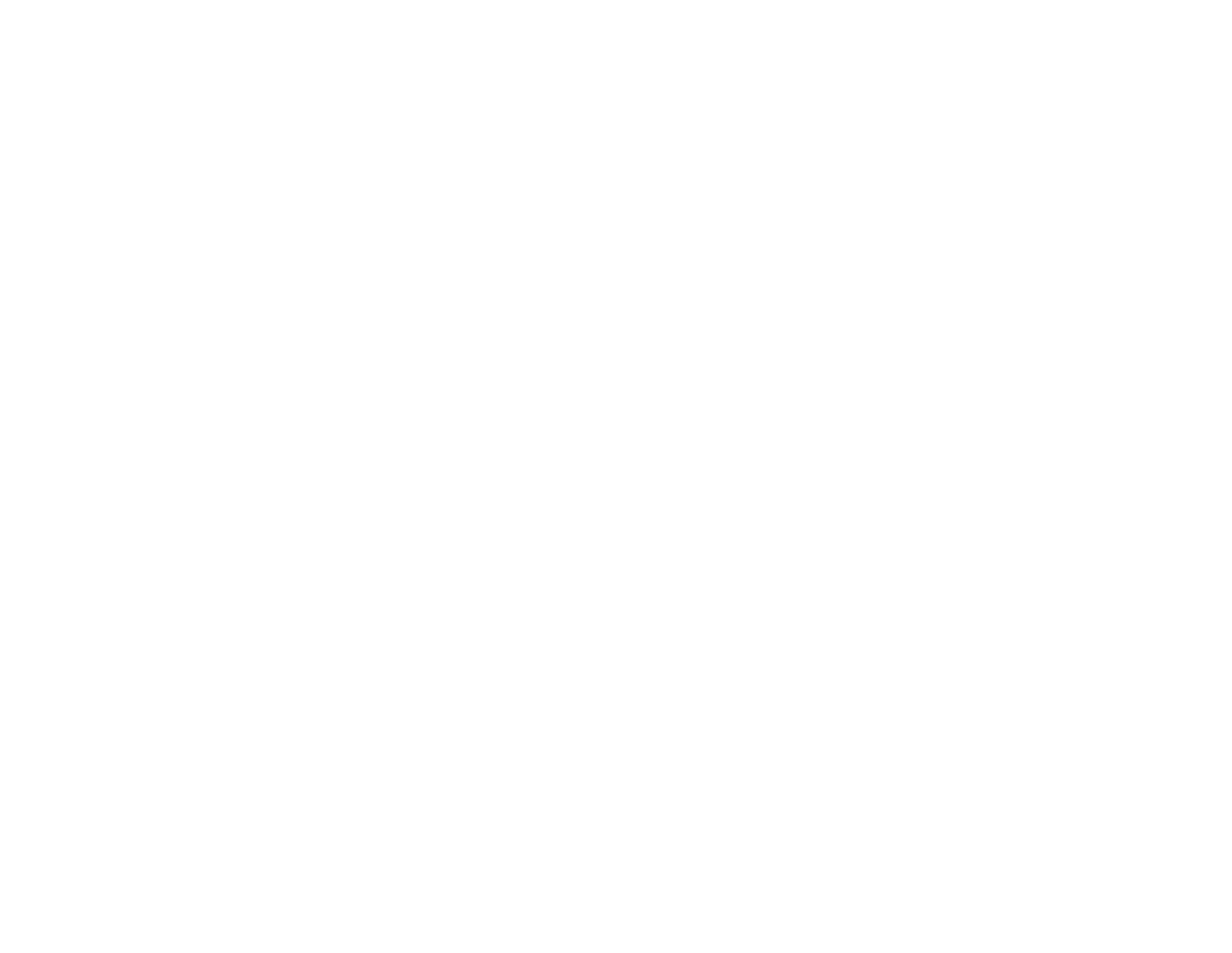|                                                         |                  |     |     |         |                                                      |        |                          |          |                          |                          | <b>Two</b>               |        |            |                          |         |         |             |                          |                          |                                                                                                  |               |                          |
|---------------------------------------------------------|------------------|-----|-----|---------|------------------------------------------------------|--------|--------------------------|----------|--------------------------|--------------------------|--------------------------|--------|------------|--------------------------|---------|---------|-------------|--------------------------|--------------------------|--------------------------------------------------------------------------------------------------|---------------|--------------------------|
|                                                         |                  |     |     |         | <b>African</b>                                       |        |                          |          |                          |                          | or                       |        | <b>Non</b> |                          |         |         |             |                          |                          |                                                                                                  |               |                          |
|                                                         |                  |     |     |         | <b>State District Campus American Hispanic White</b> |        |                          | American |                          | Pacific More             |                          | Econ   | Econ       |                          |         |         |             |                          |                          | Indian Asian Islander Races Disadv Disadv CWD CWOD EL Male Female Migrant Homeless Care Military | <b>Foster</b> |                          |
| Science                                                 | All Students 12% |     | 7%  | 9%      |                                                      | 9%     |                          |          |                          |                          | $\blacksquare$           | 8%     | 13%        | $\ast$                   | 9%      | 8%      | 8%          | 10%                      |                          |                                                                                                  |               |                          |
|                                                         | <b>CWD</b>       | 6%  | 4%  | $\star$ |                                                      | $\ast$ |                          |          |                          |                          | $\sim$                   | $\ast$ | $\ast$     | $\ast$                   |         | $\ast$  | $\ast$      | $\ast$                   |                          |                                                                                                  |               |                          |
|                                                         | <b>CWOD</b>      | 13% | 7%  | 9%      | $\ast$                                               | 9%     | $\overline{\phantom{a}}$ |          |                          | $\sim$                   | $\blacksquare$           | 8%     | 14%        | $\overline{\phantom{a}}$ | 9%      | 9%      | 8%          | 10%                      |                          |                                                                                                  |               |                          |
|                                                         | EL               | 4%  | 5%  | 8%      | $\overline{a}$                                       | 8%     |                          |          |                          |                          | $\overline{\phantom{a}}$ | 7%     | 14%        | $\ast$                   | $9\%$   | 8%      | 0%          | 14%                      |                          | $\ast$                                                                                           |               |                          |
|                                                         | Male             | 14% | 8%  | 8%      | $\ast$                                               | 8%     |                          |          | $\overline{\phantom{a}}$ |                          | $\overline{\phantom{a}}$ | 7%     | 11%        | $\ast$                   | 8%      | 0%      | 8%          | $\blacksquare$           |                          | $\ast$                                                                                           |               |                          |
|                                                         | Female           | 10% | 6%  | 10%     | $\ast$                                               | 10%    |                          |          |                          |                          | $\overline{a}$           | 9%     | 14%        | $\ast$                   |         | 10% 14% |             | 10%                      | $\overline{a}$           | $\ast$                                                                                           |               |                          |
| <b>STAAR Percent at Approaches Grade Level or Above</b> |                  |     |     |         |                                                      |        |                          |          |                          |                          |                          |        |            |                          |         |         |             |                          |                          |                                                                                                  |               |                          |
| <b>All Grades</b>                                       |                  |     |     |         |                                                      |        |                          |          |                          |                          |                          |        |            |                          |         |         |             |                          |                          |                                                                                                  |               |                          |
| All Subjects                                            | All Students 67% |     | 63% | 65%     | 75%                                                  | 64%    | $\ast$                   |          | $\ast$                   |                          | $\ast$                   | 59%    |            | 84% 26%                  |         |         | 67% 61% 63% | 66%                      | $\overline{\phantom{a}}$ | 38%                                                                                              |               |                          |
|                                                         | <b>CWD</b>       | 38% | 31% | 26%     | $\sim$                                               | 26%    |                          |          |                          | $\sim$                   | $\overline{\phantom{a}}$ | 29%    |            | 17% 26%                  |         |         | $-20\%$ 33% | 17%                      | $\blacksquare$           |                                                                                                  |               |                          |
|                                                         | <b>CWOD</b>      | 71% | 66% | 67%     | 75%                                                  | 66%    | $\ast$                   |          | $\ast$                   | $\overline{a}$           | $\ast$                   | 61%    | 87%        | $\overline{a}$           |         |         | 67% 63% 65% | 69%                      | ۷                        | 50%                                                                                              |               |                          |
|                                                         | EL               | 47% | 54% | 61%     | $\overline{\phantom{a}}$                             | 61%    |                          |          |                          | $\sim$                   | $\blacksquare$           | 59%    | 74%        | 20%                      |         |         | 63% 61% 60% | 62%                      | $\blacksquare$           | 14%                                                                                              |               |                          |
|                                                         | Male             | 65% | 60% | 63%     | 40%                                                  | 63%    | $\ast$                   |          |                          | $\overline{a}$           | н.                       | 57%    |            | 80% 33%                  |         |         | 65% 60% 63% | $\sim$                   | ٠                        | 60%                                                                                              |               | $\overline{\phantom{a}}$ |
|                                                         | Female           | 69% | 65% | 66%     | 91%                                                  | 65%    |                          |          | $\ast$                   | $\sim$                   | $\ast$                   | 61%    |            | 87% 17%                  |         | 69% 62% |             | 66%                      | $\overline{\phantom{a}}$ | 25%                                                                                              |               |                          |
| Reading                                                 | All Students     | 68% | 62% | 70%     | 86%                                                  | 69%    |                          |          | $\ast$                   | $\overline{a}$           | $\ast$                   | 65%    |            | 89% 25%                  |         |         | 73% 65% 69% | 71%                      | $\overline{\phantom{a}}$ | 40%                                                                                              |               |                          |
|                                                         | <b>CWD</b>       | 35% | 26% | 25%     | $\overline{a}$                                       | 25%    |                          |          |                          |                          | $\blacksquare$           | 30%    | $\ast$     | 25%                      |         |         | $-17\%$ 29% | 20%                      |                          |                                                                                                  |               |                          |
|                                                         | <b>CWOD</b>      | 72% | 66% | 73%     | 86%                                                  | 72%    |                          |          | $\ast$                   | $\sim$                   | $\ast$                   | 67%    | 92%        |                          |         |         | 73% 67% 72% | 73%                      |                          |                                                                                                  |               |                          |
|                                                         | EL               | 46% | 51% | 65%     |                                                      | 65%    |                          |          |                          |                          | $\overline{\phantom{a}}$ | 63%    | 78%        | 17%                      |         |         | 67% 65% 66% | 63%                      |                          |                                                                                                  |               |                          |
|                                                         | Male             | 63% | 57% | 69%     | $\ast$                                               | 69%    |                          |          |                          | $\sim$                   | $\blacksquare$           | 63%    | 88%        | 29%                      |         |         | 72% 66% 69% | $\overline{\phantom{a}}$ |                          |                                                                                                  |               |                          |
|                                                         | Female           | 72% | 68% | 71%     | 100%                                                 | 69%    |                          |          | $\ast$                   | $\overline{a}$           | $\ast$                   | 66%    | 89%        | 20%                      |         | 73% 63% |             | 71%                      | $\overline{\phantom{a}}$ | $\ast$                                                                                           |               |                          |
| Mathematics All Students                                |                  | 65% | 62% | 62%     | 71%                                                  | 62%    |                          |          | $\ast$                   | $\overline{\phantom{a}}$ | $\ast$                   | 56%    |            | 83% 33%                  |         |         | 64% 61% 59% | 65%                      | $\overline{a}$           | 40%                                                                                              |               |                          |
|                                                         | <b>CWD</b>       | 39% | 34% | 33%     | $\sim$                                               | 33%    |                          |          |                          | $\overline{a}$           | $\overline{a}$           | 30%    | $\ast$     | 33%                      |         |         | $-33\%$ 43% | 20%                      | $\overline{a}$           |                                                                                                  |               |                          |
|                                                         | <b>CWOD</b>      | 68% | 66% | 64%     | 71%                                                  | 64%    |                          |          | $\ast$                   |                          | $\ast$                   | 58%    | 84%        |                          |         |         | 64% 62% 60% | 67%                      |                          |                                                                                                  |               |                          |
|                                                         | EL               | 49% | 59% | 61%     | $\overline{a}$                                       | 61%    |                          |          |                          | $\overline{a}$           | $\blacksquare$           | 57%    |            | 83% 33%                  |         |         | 62% 61% 55% | 66%                      |                          | $\ast$                                                                                           |               |                          |
|                                                         | Male             | 65% | 63% | 59%     | $\ast$                                               | 59%    |                          |          |                          |                          | $\blacksquare$           | 54%    |            | 77% 43%                  |         |         | 60% 55% 59% | $\overline{\phantom{a}}$ |                          | $\ast$                                                                                           |               |                          |
|                                                         | Female           | 65% | 62% | 65%     | 80%                                                  | 65%    |                          |          | $\ast$                   | $\sim$                   | $\ast$                   | 59%    |            | 89% 20%                  |         | 67% 66% |             | 65%                      |                          |                                                                                                  |               |                          |
| Science                                                 | All Students     | 70% | 65% | 56%     | $\ast$                                               | 56%    |                          |          |                          | $\mathbf{r}$             | $\overline{\phantom{a}}$ | 52%    | 69%        |                          |         |         | 58% 51% 55% | 56%                      | $\sim$                   |                                                                                                  |               |                          |
|                                                         | <b>CWD</b>       | 42% | 37% | $\star$ | $\blacksquare$                                       | $\ast$ |                          |          |                          | $\sim$                   | $\blacksquare$           | $\ast$ | $\ast$     |                          |         |         | $\ast$      | $\ast$                   | $\overline{\phantom{a}}$ |                                                                                                  |               |                          |
|                                                         | <b>CWOD</b>      | 74% | 68% | 58%     | $\ast$                                               | 58%    |                          |          | $\overline{\phantom{a}}$ | $\overline{\phantom{a}}$ | н.                       | 53%    | 79%        | $\sim$                   |         |         | 58% 54% 57% | 59%                      | $\overline{\phantom{a}}$ | $\ast$                                                                                           |               |                          |
|                                                         | EL               | 47% | 53% | 51%     | $\blacksquare$                                       | 51%    |                          |          |                          | $\overline{\phantom{a}}$ | $\blacksquare$           | 52%    | 43%        | $\ast$                   |         |         | 54% 51% 52% | 50%                      |                          |                                                                                                  |               |                          |
|                                                         | Male             | 70% | 66% | 55%     | $\ast$                                               | 57%    |                          |          | $\blacksquare$           | $\sim$                   | $\overline{a}$           | 52%    | 67%        | $\ast$                   |         |         | 57% 52% 55% | $\sim$                   |                          | $\ast$                                                                                           |               |                          |
|                                                         | Female           | 71% | 65% | 56%     | $\ast$                                               | 55%    |                          |          |                          |                          | $\overline{\phantom{a}}$ | 53%    | 71%        | $\ast$                   |         | 59% 50% |             | 56%                      |                          | $\ast$                                                                                           |               |                          |
| <b>STAAR Percent at Meets Grade Level or Above</b>      |                  |     |     |         |                                                      |        |                          |          |                          |                          |                          |        |            |                          |         |         |             |                          |                          |                                                                                                  |               |                          |
| <b>All Grades</b>                                       |                  |     |     |         |                                                      |        |                          |          |                          |                          |                          |        |            |                          |         |         |             |                          |                          |                                                                                                  |               |                          |
| All Subjects   All Students   41%                       |                  |     | 34% | 33%     | 38%                                                  | 32%    |                          |          |                          | $\overline{\phantom{a}}$ | $\ast$                   | 26%    | 54%        | 7%                       |         |         | 34% 27% 32% | 34%                      | $\overline{\phantom{a}}$ | 31%                                                                                              |               |                          |
|                                                         | <b>CWD</b>       | 21% | 16% | 7%      | $\overline{\phantom{a}}$                             | 7%     |                          |          |                          | $\mathbf{r}$             | $\overline{\phantom{a}}$ | 10%    | $0\%$      | 7%                       |         |         | $-$ 7% 13%  | 0%                       | ٠                        | $\ast$                                                                                           |               |                          |
|                                                         | <b>CWOD</b>      | 44% | 36% | 34%     | 38%                                                  | 34%    |                          |          | $\ast$                   | $\overline{\phantom{a}}$ | $\ast$                   | 27%    | 57%        | $\overline{\phantom{a}}$ |         |         | 34% 28% 33% | 35%                      | $\overline{\phantom{a}}$ | 40%                                                                                              |               |                          |
|                                                         | EL               | 20% | 25% | 27%     | $\overline{\phantom{a}}$                             | 27%    |                          |          | $\sim$                   | $\overline{a}$           | $\sim$                   | 25%    | 42%        | 7%                       |         |         | 28% 27% 25% | 29%                      | $\overline{\phantom{a}}$ | 0%                                                                                               |               |                          |
|                                                         | Male             | 40% | 33% | 32%     | 20%                                                  | 32%    |                          |          |                          | $\sim$                   |                          | 25%    | 52%        | 13%                      |         |         | 33% 25% 32% |                          |                          | 60%                                                                                              |               |                          |
|                                                         | Female           | 42% | 35% | 34%     | 45%                                                  | 33%    |                          |          | $\ast$                   | $\overline{a}$           | $\ast$                   | 27%    | 56%        | 0%                       | 35% 29% |         |             | 34%                      |                          | 13%                                                                                              |               | $\overline{\phantom{a}}$ |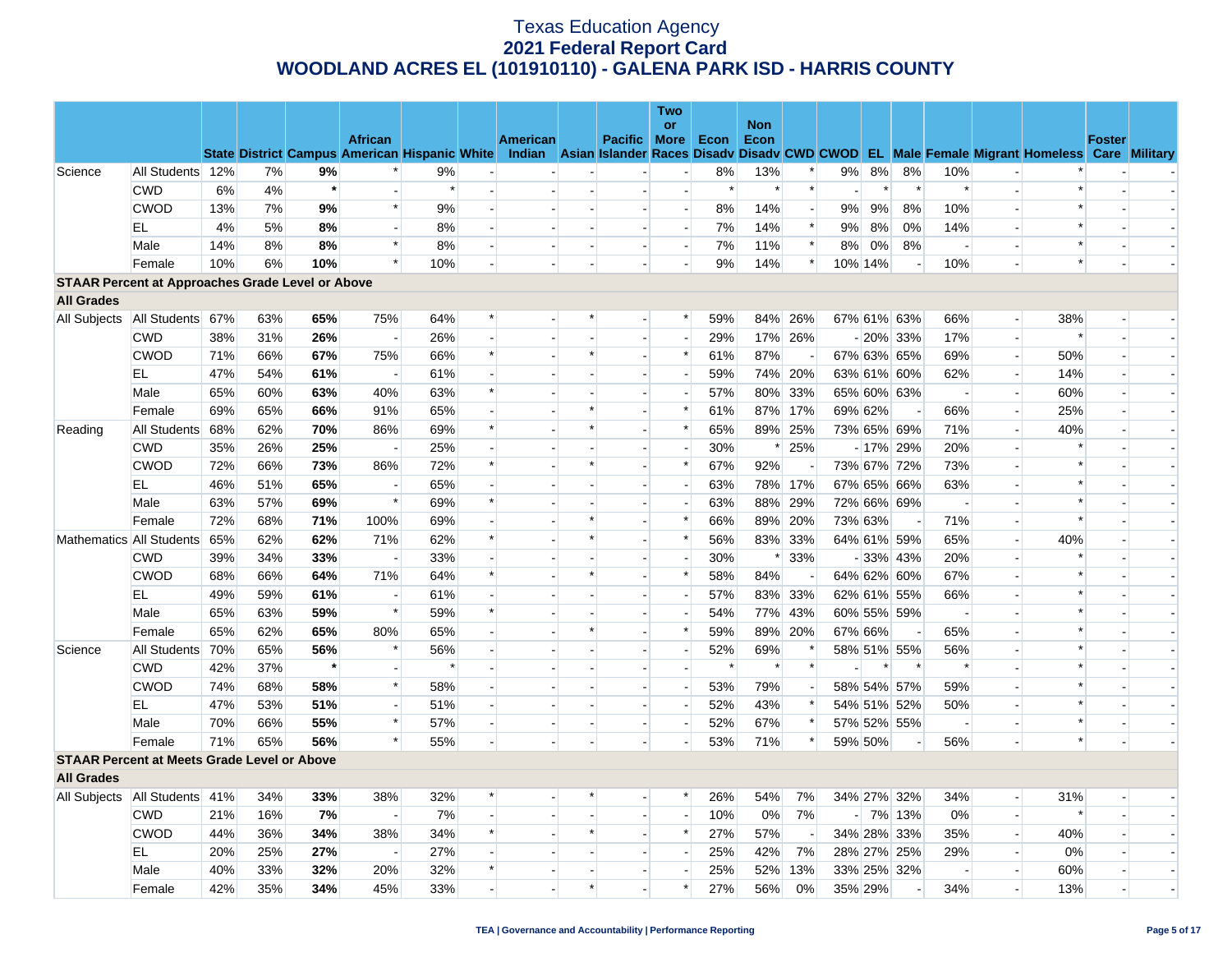|                                             |                          |     |     |         |                                                      |        |                |          |        |                          | Two                      |        |                    |                          |                          |         |                          |                          |                          |                                                                                                  |               |  |
|---------------------------------------------|--------------------------|-----|-----|---------|------------------------------------------------------|--------|----------------|----------|--------|--------------------------|--------------------------|--------|--------------------|--------------------------|--------------------------|---------|--------------------------|--------------------------|--------------------------|--------------------------------------------------------------------------------------------------|---------------|--|
|                                             |                          |     |     |         | <b>African</b>                                       |        |                | American |        | <b>Pacific More</b>      | or                       | Econ   | <b>Non</b><br>Econ |                          |                          |         |                          |                          |                          |                                                                                                  | <b>Foster</b> |  |
|                                             |                          |     |     |         | <b>State District Campus American Hispanic White</b> |        |                |          |        |                          |                          |        |                    |                          |                          |         |                          |                          |                          | Indian Asian Islander Races Disady Disady CWD CWOD EL Male Female Migrant Homeless Care Military |               |  |
| Reading                                     | All Students 44%         |     | 35% | 39%     | 71%                                                  | 38%    |                |          |        |                          | $\ast$                   | 31%    | 64%                | 0%                       |                          |         | 41% 32% 35%              | 42%                      |                          | 40%                                                                                              |               |  |
|                                             | <b>CWD</b>               | 20% | 15% | 0%      | $\overline{\phantom{a}}$                             | $0\%$  |                |          |        |                          | $\blacksquare$           | $0\%$  | $\ast$             | 0%                       | $\overline{a}$           | $0\%$   | 0%                       | 0%                       | $\blacksquare$           |                                                                                                  |               |  |
|                                             | <b>CWOD</b>              | 47% | 37% | 41%     | 71%                                                  | 40%    | $\ast$         |          | $\ast$ |                          | $\ast$                   | 33%    | 67%                | $\overline{\phantom{a}}$ |                          |         | 41% 34% 38%              | 44%                      |                          | $\ast$                                                                                           |               |  |
|                                             | EL                       | 20% | 23% | 32%     | $\overline{\phantom{a}}$                             | 32%    | $\overline{a}$ |          |        | $\overline{\phantom{a}}$ | $\overline{\phantom{a}}$ | 30%    | 50%                | 0%                       |                          |         | 34% 32% 30%              | 35%                      | $\sim$                   | $\ast$                                                                                           |               |  |
|                                             | Male                     | 40% | 31% | 35%     | $\ast$                                               | 35%    | $\ast$         |          |        |                          |                          | 29%    | 58%                | 0%                       |                          |         | 38% 30% 35%              | $\overline{\phantom{a}}$ | $\blacksquare$           | $\ast$                                                                                           |               |  |
|                                             | Female                   | 48% | 39% | 42%     | 80%                                                  | 40%    |                |          | $\ast$ |                          | $\ast$                   | 34%    | 70%                | 0%                       |                          | 44% 35% | $\overline{\phantom{a}}$ | 42%                      | $\overline{a}$           | $\ast$                                                                                           |               |  |
|                                             | Mathematics All Students | 37% | 32% | 30%     | 14%                                                  | 30%    | $\ast$         |          | $\ast$ | $\overline{\phantom{a}}$ | $\ast$                   | 24%    |                    | 53% 17%                  |                          |         | 31% 25% 33%              | 28%                      | $\overline{\phantom{a}}$ | 20%                                                                                              |               |  |
|                                             | <b>CWD</b>               | 21% | 16% | 17%     |                                                      | 17%    |                |          |        |                          |                          | 20%    |                    | $*17%$                   |                          |         | $-17\%$ 29%              | 0%                       |                          |                                                                                                  |               |  |
|                                             | <b>CWOD</b>              | 39% | 34% | 31%     | 14%                                                  | 31%    | $\ast$         |          | $\ast$ |                          | $\ast$                   | 24%    | 55%                |                          |                          |         | 31% 25% 33%              | 29%                      | $\overline{a}$           | $\ast$                                                                                           |               |  |
|                                             | EL                       | 20% | 28% | 25%     | $\overline{\phantom{a}}$                             | 25%    |                |          |        |                          |                          | 22%    |                    | 44% 17%                  |                          |         | 25% 25% 26%              | 24%                      | $\overline{\phantom{a}}$ |                                                                                                  |               |  |
|                                             | Male                     | 37% | 33% | 33%     | $\ast$                                               | 33%    | $\ast$         |          |        |                          | $\overline{a}$           | 25%    |                    | 58% 29%                  |                          |         | 33% 26% 33%              | $\overline{\phantom{a}}$ | $\overline{a}$           |                                                                                                  |               |  |
|                                             | Female                   | 36% | 31% | 28%     | 20%                                                  | 28%    |                |          |        |                          | $\ast$                   | 22%    | 48%                | 0%                       |                          | 29% 24% | $\overline{\phantom{a}}$ | 28%                      | $\blacksquare$           |                                                                                                  |               |  |
| Science                                     | All Students             | 43% | 35% | 22%     | $\ast$                                               | 22%    |                |          |        |                          |                          | 21%    | 25%                | $\ast$                   |                          |         | 22% 20% 18%              | 24%                      |                          | $\ast$                                                                                           |               |  |
|                                             | <b>CWD</b>               | 22% | 19% | $\star$ | $\overline{\phantom{a}}$                             | $\ast$ |                |          |        |                          | $\overline{a}$           | $\ast$ | $\ast$             | $\ast$                   |                          | $\ast$  | $\ast$                   | $\ast$                   | $\overline{a}$           | $\ast$                                                                                           |               |  |
|                                             | <b>CWOD</b>              | 46% | 36% | 22%     | $\ast$                                               | 23%    |                |          |        | $\overline{\phantom{a}}$ |                          | 21%    | 29%                |                          |                          |         | 22% 22% 19%              | 26%                      | $\blacksquare$           |                                                                                                  |               |  |
|                                             | EL                       | 17% | 21% | 20%     | $\overline{a}$                                       | 20%    |                |          |        |                          | $\overline{a}$           | 21%    | 14%                | $\ast$                   |                          |         | 22% 20% 10%              | 29%                      | $\sim$                   |                                                                                                  |               |  |
|                                             | Male                     | 44% | 36% | 18%     | $\ast$                                               | 19%    |                |          |        | $\overline{\phantom{a}}$ | $\blacksquare$           | 17%    | 22%                | $\ast$                   |                          |         | 19% 10% 18%              | $\overline{\phantom{a}}$ |                          | $\ast$                                                                                           |               |  |
|                                             | Female                   | 42% | 33% | 24%     | $\ast$                                               | 25%    |                |          |        |                          |                          | 24%    | 29%                | $\ast$                   |                          | 26% 29% |                          | 24%                      |                          | $\ast$                                                                                           |               |  |
| <b>STAAR Percent at Masters Grade Level</b> |                          |     |     |         |                                                      |        |                |          |        |                          |                          |        |                    |                          |                          |         |                          |                          |                          |                                                                                                  |               |  |
| <b>All Grades</b>                           |                          |     |     |         |                                                      |        |                |          |        |                          |                          |        |                    |                          |                          |         |                          |                          |                          |                                                                                                  |               |  |
| All Subjects All Students 18%               |                          |     | 12% | 18%     | 19%                                                  | 18%    | $\ast$         |          |        | $\overline{a}$           | $\ast$                   | 15%    | 31%                | 4%                       |                          |         | 19% 15% 17%              | 20%                      | $\overline{\phantom{a}}$ | 23%                                                                                              |               |  |
|                                             | <b>CWD</b>               | 7%  | 4%  | 4%      | $\overline{\phantom{a}}$                             | 4%     |                |          |        | $\overline{a}$           |                          | 5%     | 0%                 | 4%                       | $\overline{\phantom{a}}$ | 7%      | 7%                       | 0%                       | $\overline{a}$           |                                                                                                  |               |  |
|                                             | <b>CWOD</b>              | 19% | 13% | 19%     | 19%                                                  | 19%    | $\ast$         |          | $\ast$ |                          | $\ast$                   | 15%    | 33%                | $\overline{\phantom{a}}$ |                          |         | 19% 16% 18%              | 21%                      | $\overline{\phantom{a}}$ | 30%                                                                                              |               |  |
|                                             | EL.                      | 7%  | 9%  | 15%     | $\overline{a}$                                       | 15%    |                |          |        |                          | $\overline{a}$           | 14%    | 26%                | 7%                       |                          |         | 16% 15% 14%              | 17%                      | $\overline{a}$           | 0%                                                                                               |               |  |
|                                             | Male                     | 17% | 11% | 17%     | 0%                                                   | 17%    | $\ast$         |          |        |                          |                          | 15%    | 25%                | 7%                       |                          |         | 18% 14% 17%              |                          | $\overline{\phantom{a}}$ | 60%                                                                                              |               |  |
|                                             | Female                   | 19% | 13% | 20%     | 27%                                                  | 19%    |                |          | $\ast$ |                          | $\ast$                   | 15%    | 38%                | 0%                       |                          | 21% 17% |                          | 20%                      | $\overline{\phantom{a}}$ | 0%                                                                                               |               |  |
| Reading                                     | All Students             | 18% | 11% | 20%     | 43%                                                  | 20%    | $\ast$         |          | *      | $\overline{\phantom{a}}$ | $\ast$                   | 16%    | 36%                | 0%                       |                          |         | 21% 16% 15%              | 25%                      | $\blacksquare$           | 20%                                                                                              |               |  |
|                                             | <b>CWD</b>               | 6%  | 3%  | 0%      |                                                      | $0\%$  |                |          |        |                          |                          | 0%     | $\ast$             | 0%                       | $\overline{a}$           | 0%      | 0%                       | 0%                       |                          |                                                                                                  |               |  |
|                                             | <b>CWOD</b>              | 20% | 12% | 21%     | 43%                                                  | 21%    | $\ast$         |          | $\ast$ | $\overline{a}$           | $\ast$                   | 17%    | 37%                |                          |                          |         | 21% 17% 17%              | 26%                      | $\overline{a}$           | $\ast$                                                                                           |               |  |
|                                             | EL                       | 7%  | 8%  | 16%     | $\overline{\phantom{a}}$                             | 16%    |                |          |        |                          |                          | 14%    | 28%                | 0%                       |                          |         | 17% 16% 12%              | 20%                      | $\blacksquare$           |                                                                                                  |               |  |
|                                             | Male                     | 16% | 9%  | 15%     | $\ast$                                               | 15%    | $\ast$         |          |        |                          |                          | 13%    | 23%                | 0%                       |                          |         | 17% 12% 15%              | $\overline{\phantom{a}}$ |                          |                                                                                                  |               |  |
|                                             | Female                   | 21% | 13% | 25%     | 60%                                                  | 24%    |                |          | $\ast$ | $\overline{\phantom{a}}$ | $\ast$                   | 18%    | 48%                | 0%                       |                          | 26% 20% | $\overline{\phantom{a}}$ | 25%                      | $\overline{a}$           | $\ast$                                                                                           |               |  |
|                                             |                          | 17% | 13% | 20%     | 0%                                                   | 20%    | $\ast$         |          | $\ast$ |                          | $\ast$                   | 16%    | 32%                | 8%                       |                          |         | 21% 17% 22%              | 18%                      | $\overline{\phantom{a}}$ | 20%                                                                                              |               |  |
| Mathematics All Students                    | <b>CWD</b>               | 8%  | 4%  | 8%      | $\sim$                                               | 8%     |                |          |        |                          | $\sim$                   | 10%    | $\ast$             | 8%                       |                          |         | $-17\%$ 14%              | 0%                       | $\overline{a}$           | $\ast$                                                                                           |               |  |
|                                             | <b>CWOD</b>              | 18% | 14% | 21%     | 0%                                                   | 21%    | $\ast$         |          | $\ast$ |                          | $\ast$                   | 17%    | 33%                |                          |                          |         | 21% 17% 22%              | 19%                      | $\blacksquare$           |                                                                                                  |               |  |
|                                             | EL                       | 8%  | 12% | 17%     |                                                      | 17%    |                |          |        |                          |                          | 16%    |                    | 28% 17%                  |                          |         | 17% 17% 19%              | 15%                      |                          |                                                                                                  |               |  |
|                                             | Male                     | 18% | 14% | 22%     | $\ast$                                               | 23%    | $\ast$         |          |        | $\overline{\phantom{a}}$ |                          | 19%    | 31%                | 14%                      |                          |         | 22% 19% 22%              | $\overline{\phantom{a}}$ | $\overline{\phantom{a}}$ |                                                                                                  |               |  |
|                                             | Female                   | 16% | 13% | 18%     | 0%                                                   | 18%    |                |          | $\ast$ |                          | $\ast$                   | 14%    | 33%                | 0%                       |                          | 19% 15% | $\overline{\phantom{a}}$ | 18%                      |                          | $\ast$                                                                                           |               |  |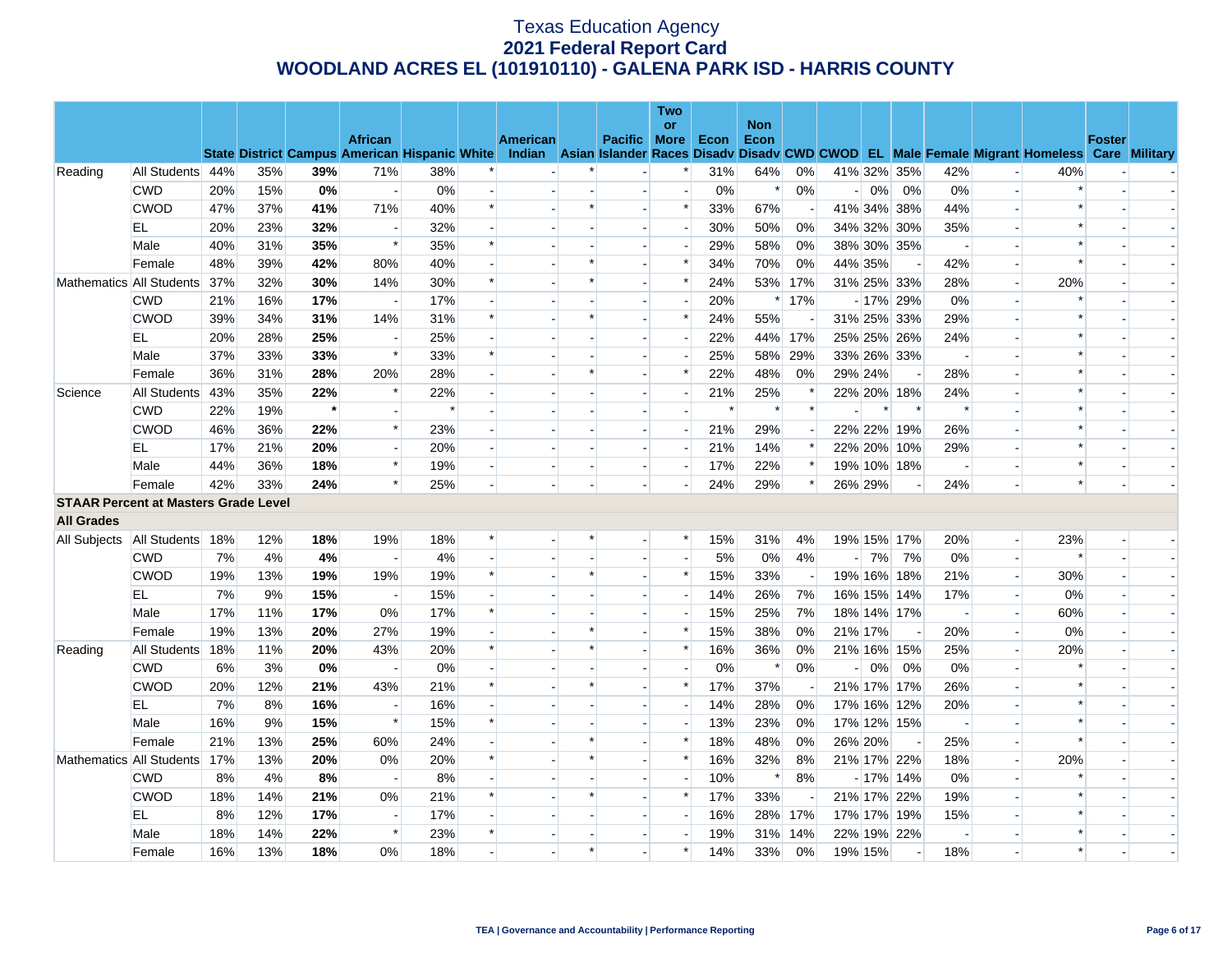|         |              |     |     |     | <b>African</b> |     | <b>American</b> | <b>Pacific More</b> | <b>Two</b><br>or | Econ | <b>Non</b><br>Econ |         |       |    |     | State District Campus American Hispanic White Indian Asian Islander Races Disady Disady CWD CWOD EL Male Female Migrant Homeless Care Military | Foster |  |
|---------|--------------|-----|-----|-----|----------------|-----|-----------------|---------------------|------------------|------|--------------------|---------|-------|----|-----|------------------------------------------------------------------------------------------------------------------------------------------------|--------|--|
| Science | All Students | 19% | 12% | 9%  |                | 9%  |                 |                     |                  | 8%   | 13%                | 9%      | 8%    | 8% | 10% |                                                                                                                                                |        |  |
|         | <b>CWD</b>   | 8%  | 3%  |     |                |     |                 |                     |                  |      |                    |         |       |    |     |                                                                                                                                                |        |  |
|         | <b>CWOD</b>  | 20% | 13% | 9%  |                | 9%  |                 |                     |                  | 8%   | 14%                | 9%      | 9%    | 8% | 10% |                                                                                                                                                |        |  |
|         | EL           | 4%  | 5%  | 8%  |                | 8%  |                 |                     |                  | 7%   | 14%                |         | 9% 8% | 0% | 14% |                                                                                                                                                |        |  |
|         | Male         | 20% | 12% | 8%  |                | 8%  |                 |                     |                  | 7%   | 11%                |         | 8% 0% | 8% |     |                                                                                                                                                |        |  |
|         | Female       | 18% | 12% | 10% |                | 10% |                 |                     |                  | 9%   | 14%                | 10% 14% |       |    | 10% |                                                                                                                                                |        |  |

- Indicates there are no students in the group.

\* Indicates results are masked due to small numbers to protect student confidentiality.

### **Part (iii): Academic Growth and Graduation Rate**

#### **Part (iii)(I): Academic Growth**

This section provides information on students' academic growth for mathematics and reading/ELA for public elementary schools and secondary schools which don't have a graduation rate, for the 2020-21 school year. These results include all students tested, regardless of whether they were in the accountability subset. (CWD: children with disability; CWOD: children without disability; EL: English learner)

 *USDE waived reporting requirements in Section 1111(h)(1)(C)(iii)(I) (other academic indicator results for schools that are not high schools) for the 2020-21 school year.* 

#### **Part (iii)(II): Graduation Rate**

This section provides information on high school graduation rates for the class of 2020.

## **There is no data for this campus.**

### **Part (iv): English Language Proficiency**

This section provides information on the number and percentage of English learners achieving English language proficiency based on the 2021 Texas English Language Proficiency Assessment System (TELPAS) data. (EL: English learner)

| <b>Total</b><br><b>Class</b> | <b>EL in Proficiency</b><br>of EL | Rate of<br>Proficiency |
|------------------------------|-----------------------------------|------------------------|
|                              |                                   |                        |
| 244                          | 45.                               | 18%                    |

- Indicates there are no students in the group.
- \* Indicates results are masked due to small numbers to protect student confidentiality.
- $\diamond$  Indicates data reporting does not meet for Minimum Size.